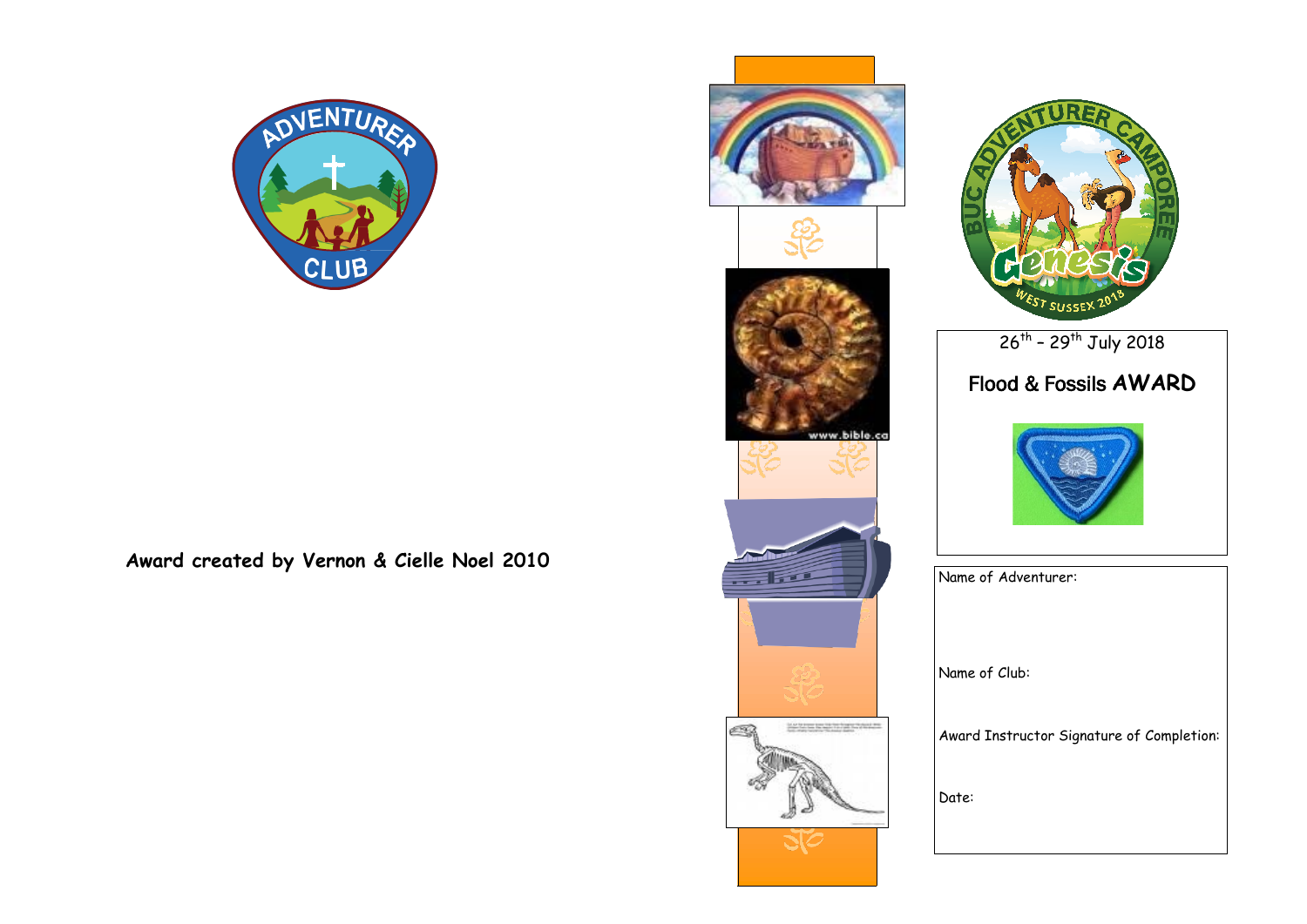## Introduction to the Floods & Fossils Adventurer Award

*Welcome to the workbook for this relatively new Adventurer Award for the BUC Adventurer Camporee 2018.*

*On the next page you will find the requirements and some creative helps at the end for you to complete the Award. Of course you may complete it back in your clubs, but this booklet gives you the chance to keep all your work together in one piece.*

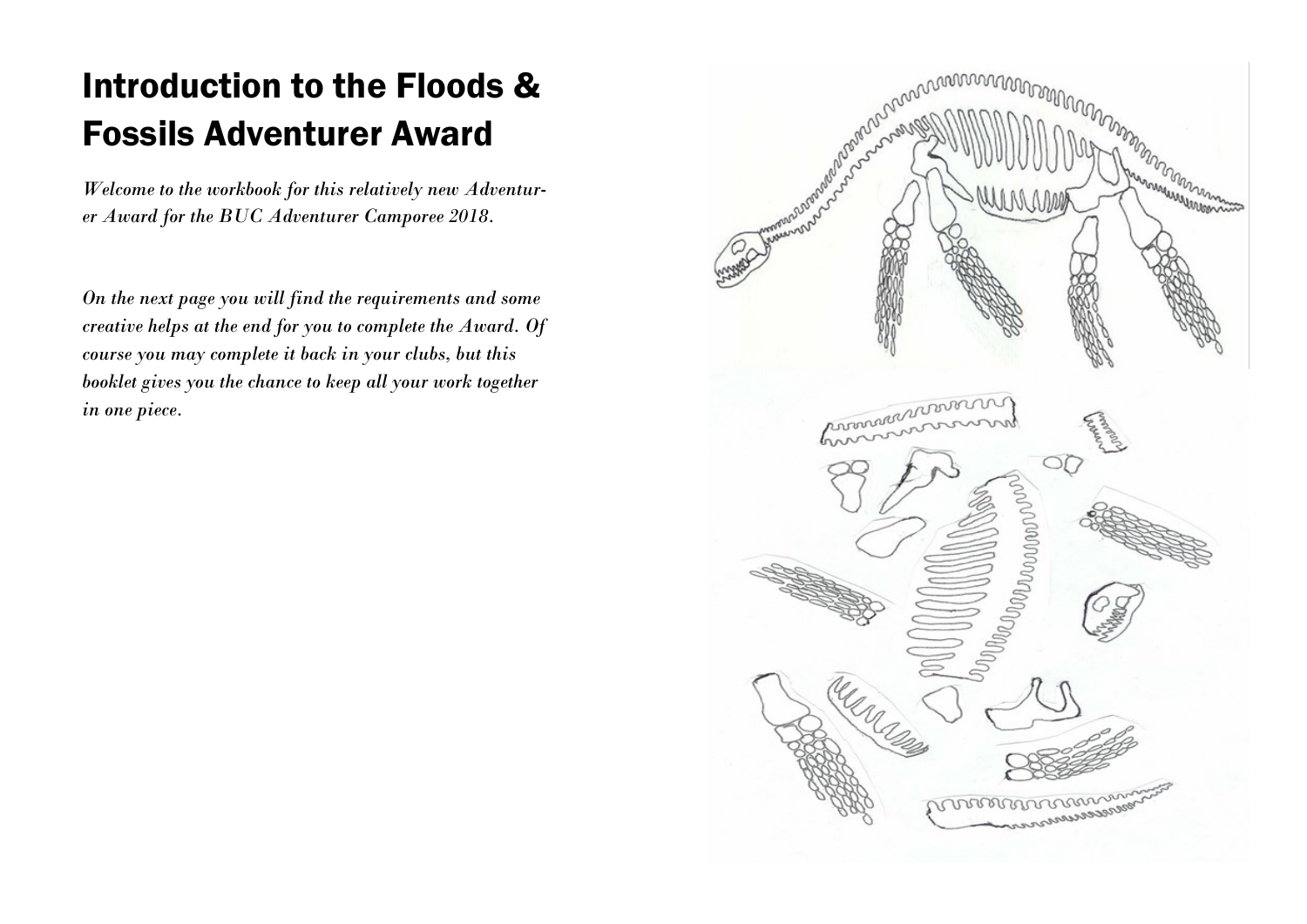## **Helps**

- *1. The Adventurers should try to tell it their own way or act the story using props or toys.*
- *2. The Adventurers have a chance to name their favourite animals and also learn new ones. What made the animals clean or unclean?*
- *3. Using a sandpit or visiting the seashore, make a model of the ark. If unable to have access to sand, modelling clay may be used. Take a photo when finished.*
- *4. Have the Adventurers mimic the sound of the raven and the dove. The could try singing a song or chorus using the sounds they make.*
- *5. Have a variety of olives for the Adventurers to taste and have them describe the texture and taste.*
- *6. Plan, be safe, be patient, respect your environment, report finds, protect your fossils, leave if possible.*
- *7. On the next page you will find a picture of a plesiosaur skeleton. Cut out the bones and glue them back together in the correct order.*
- *8. Fossils are much more fun to collect if they are organized into a collection. Most fossils are found in sedimentary rocks - rocks which were created when shells or small loose bits of rock were laid down in layers. Examples of sedimentary rocks are limestone, sandstone, clay and chalk.*
- *9. Palaeontologists study fossils and attempt to use them to recon- struct the history of the Earth and the life on it.*
- *10. Fossils are the remains of plants or animals that lived a long time ago. The fossils may look the same as when the animal or plant was alive but have now changed to stone. Fossils are formed when the original organic material is replaced by minerals. This is done in several ways: (a) being covered in soil, sand or mud; (b) cell walls dissolve and is replaced by minerals; (c) minerals replace the wood and bone cells; (d) animals and plants may be preserved in permafrost.*
- *11. Attempts can be made to form a fossil out of Plaster of Paris. Adventurers will need assistance with this.*

## Requirements

- *1. Re-tell or act out the story of The Flood as told in Genesis 6-9. Name Noah's children.*
- *2. In a group, name as many creatures as you can that entered the ark as clean animals; and as un- clean animals. Give both their male and female names.*
- *3. Make an ark out of sand (or modelling clay).*
- *4. Repeat the sounds the 2 birds make that Noah used before coming out of the ark.*
- *5. Taste an olive.*
- *6. Know 3 important rules when hunting for fossils.*
- *7. Assemble a fish or bird fossil puzzle.*
- *8. Collect or take a photo of at least 3 fossils and 3 different rocks and draw a fossil that you find or have seen.*
- *9. Describe the work that a palaeontologist does.*
- *10. Tell how fossils are formed. If possible, make a fossil out of sea weed/sand/ twigs etc. Try making one!*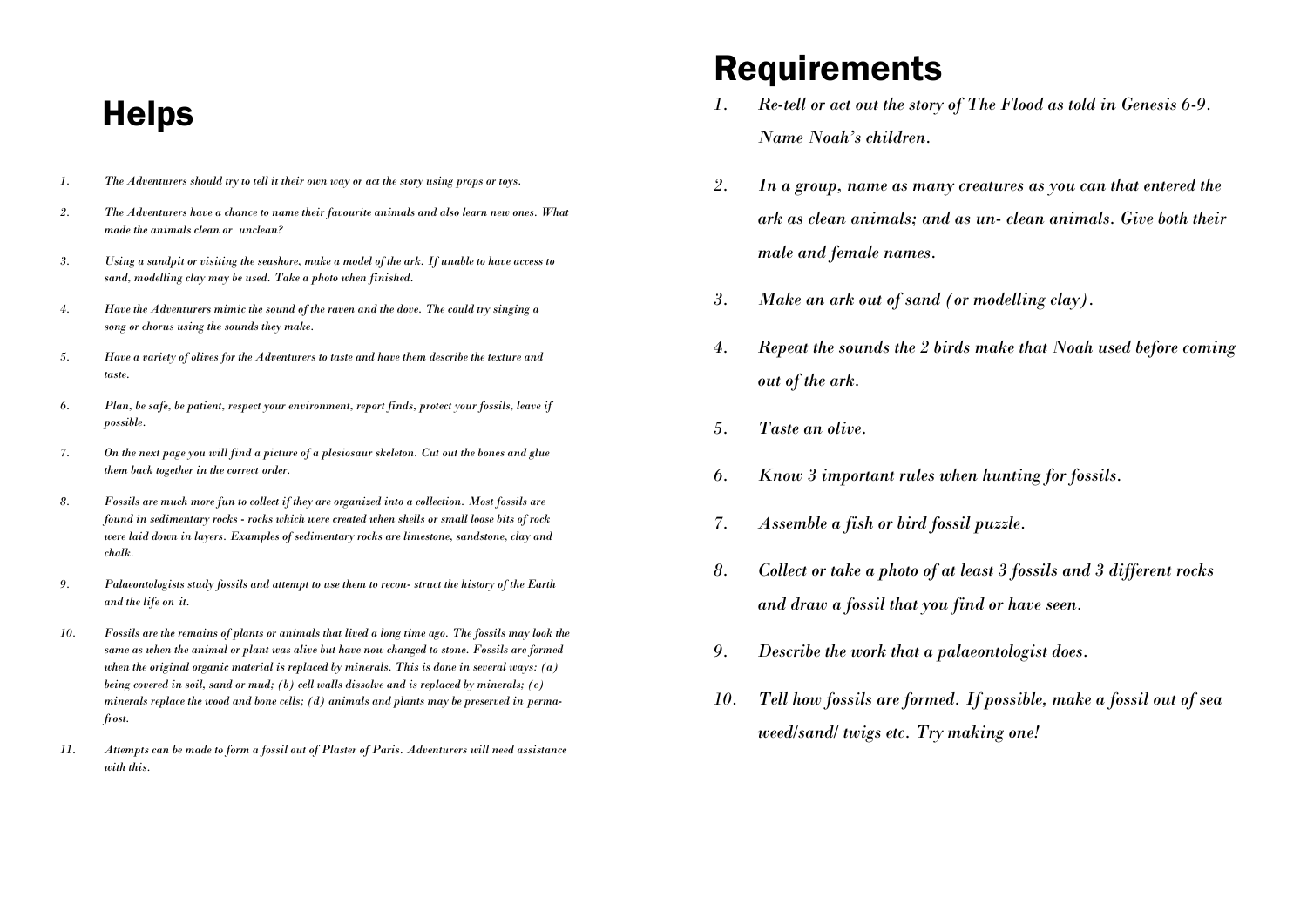*Re-tell or act out the story of The Flood as told in Genesis 6-9:*

*Describe the work that a palaeontologist does.*



*Name Noah's children*

*Tell how fossils are formed. If possible, make a fossil out of sea weed/sand/ twigs etc. Try making one!*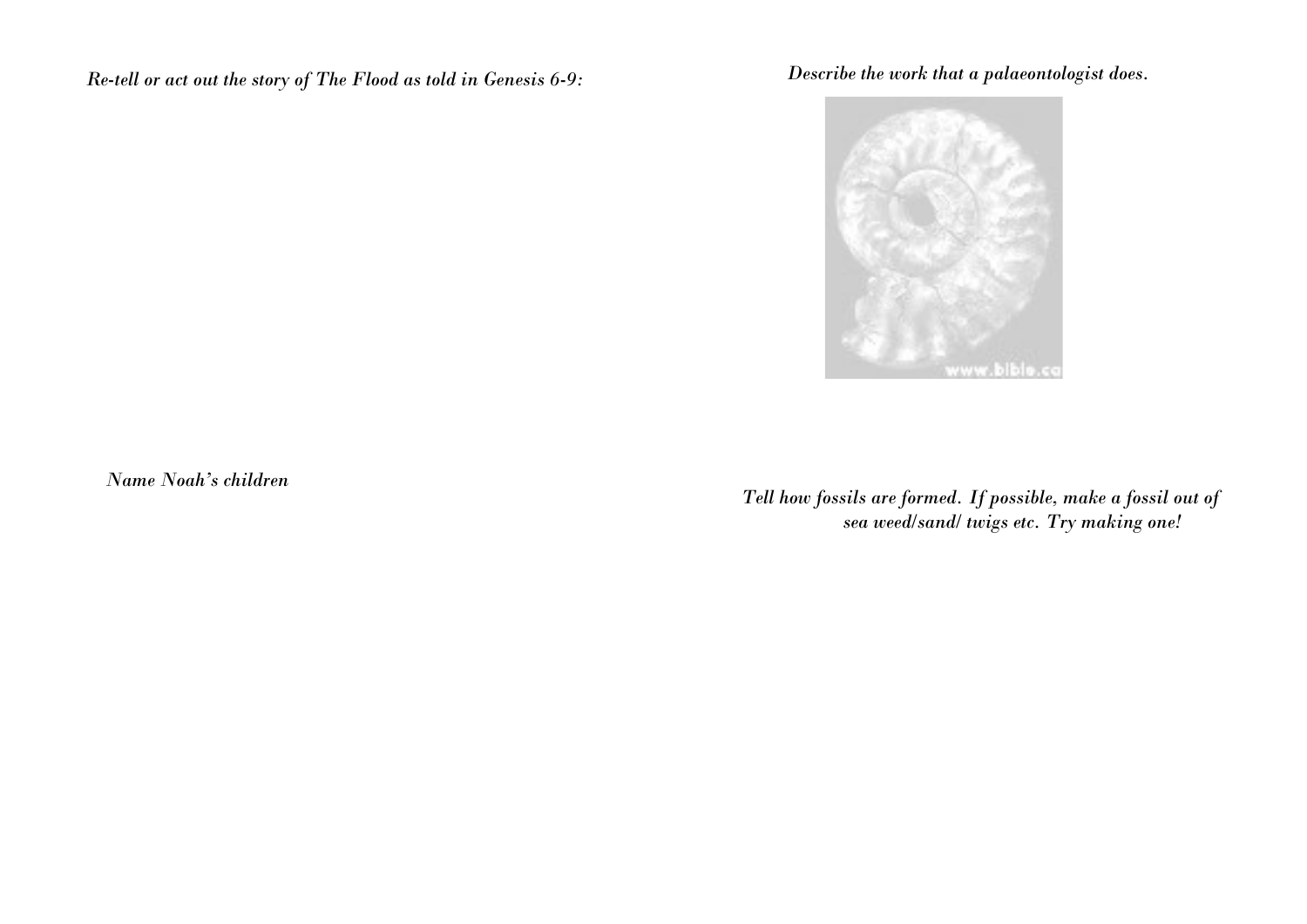*Assemble a fish or bird fossil puzzle.*

*Collect or take a photos of at least 3 fossils and 3 different rocks and draw a fossil that you find or have seen.*



*In a group, name as many creatures as you can that entered the ark as clean animals; and as unclean animals. Give both their male and female names.*